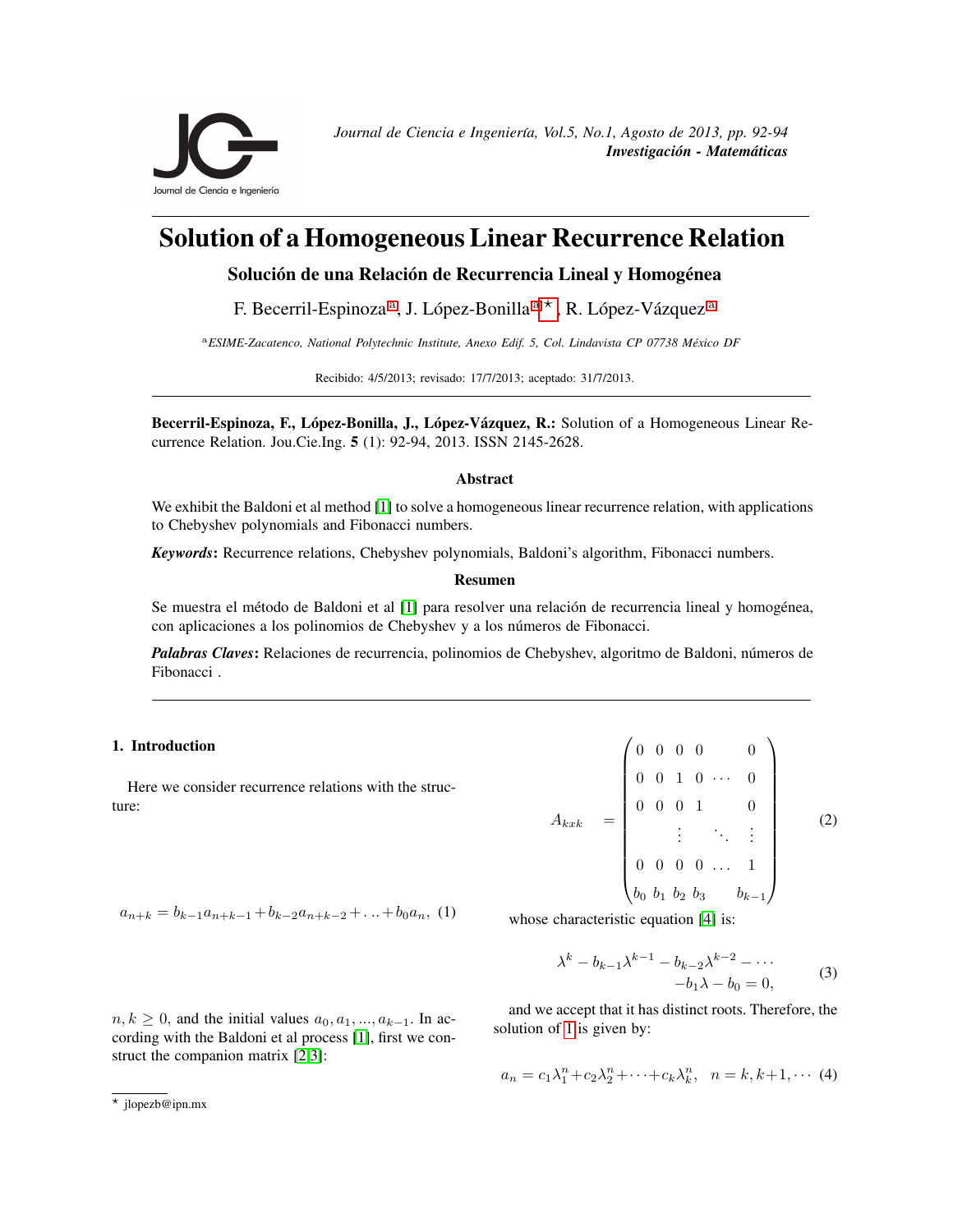where the  $c_i$  are determined through the initial values via the linear system:

<span id="page-1-0"></span>
$$
c_1\lambda_1^r + c_2\lambda_2^r + \cdots + c_k\lambda_k^r = a_r, \qquad (5)
$$

 $r = 0, 1, \dots, k - 1$ . The Sec. 2 has applications of this procedure to Chebyshev polynomials [\[5](#page-2-4)[,6](#page-2-5)[,7\]](#page-2-6) and Fibonacci numbers [\[8](#page-2-7)[,9](#page-2-8)[,10\]](#page-2-9).

## 2. Some Applications of Baldoni et al Method

The Chebyshev-Lanczos polynomials  $T_n(x)$  are defined by [\[6,](#page-2-5)[7\]](#page-2-6):

<span id="page-1-1"></span>
$$
T_{n+2} = 2xT_{n+1} - T_n \quad T_0 = 1, \quad T_1 = x,\tag{6}
$$

 $x\epsilon[-1, 1].$ 

,

then [1](#page-0-2) gives  $k = 2$ ,  $b_0 = -1$ ,  $b_1 = 2x$ , thus from ??ecu2), [3](#page-0-3) and [5](#page-1-0)

$$
A = \begin{pmatrix} 0 & 1 \\ -1 & 2x \end{pmatrix} \qquad \lambda^2 - 2x\lambda + 1 = 0
$$
  
\n
$$
\lambda_1 = x + \sqrt{x^2 - 1}, \qquad \lambda_2 = x - \sqrt{x^2 - 1} \qquad (7)
$$
  
\n
$$
c_1 + c_2 = 1, \quad c_1\lambda_1 + c_2\lambda_2 = x \quad \therefore \quad c_1 = c_2 = \frac{1}{2},
$$

<span id="page-1-2"></span>and from [4](#page-0-4) we obtain the solution of [6:](#page-1-1)

$$
a_n = \frac{1}{2} (\lambda_1^n + \lambda_2^n) = \frac{1}{2} \left[ \left( x + i\sqrt{1 - x^2} \right)^2 + \left( x - i\sqrt{1 - x^2} \right)^2 \right] = \frac{1}{2} \left( e^{in\theta} + e^{-in\theta} \right),
$$
  

$$
x = \cos \theta,
$$

therefore  $T_n(x) = \cos n\theta$ , which is fundamental in problems of interpolation [\[11\]](#page-2-10) and in the tau method of Lanczos-Ortiz [\[11](#page-2-10)[,12\]](#page-2-11). The Chebyshev polynomials of second kind  $U_n(x)$  [\[7\]](#page-2-6) satisfy the recurrence relation [6](#page-1-1) but with different initial conditions:

$$
U_{n+2} = 2xU_{n+1} - U_n, \quad U_0 = 1, \quad U_1 = 2x, \quad (8)
$$

 $x \in [1, 1]$ , then the corresponding eigenvalues are in [7](#page-1-2) and now the linear system [5](#page-1-0) is:

$$
c_1 + c_2 = 1,
$$
  
\n
$$
c_1 \lambda_1 + c_2 \lambda_2 = 2x
$$
  
\n
$$
\therefore
$$
  
\n
$$
c_1 = \frac{\lambda_1}{2\sqrt{x^2 - 1}},
$$
  
\n
$$
c_2 = -\frac{\lambda_2}{2\sqrt{x^2 - 1}}
$$

and [4](#page-0-4) gives the solution:

$$
a_n = \frac{1}{2\sqrt{x^2 - 1}} \left( \lambda_1^{n+1} + \lambda_2^{n+1} \right)
$$
  
= 
$$
\frac{1}{2i\sqrt{1 - x^2}} \left[ \left( x + i\sqrt{1 - x^2} \right)^{n+1} - \left( x - i\sqrt{1 - x^2} \right)^{n+1} \right]
$$
  
= 
$$
\frac{1}{2i\sin\theta} \left( e^{i(n+1)\theta} + e^{-i(n+1)\theta} \right),
$$

 $\therefore U_n(x) = \frac{\sin(n+1)\theta}{\sin \theta}$ , in according with the literature [\[6](#page-2-5)[,7\]](#page-2-6).

A similar process can be applied to Chebyshev polynomials of third kind  $V_n(x)$  [\[7\]](#page-2-6) and fourth kind  $W_n(x)$ [\[7](#page-2-6)[,13](#page-2-12)[,14\]](#page-2-13) verifying the recurrence relation (6) with the initial values  $V_0 = 1, V_1 = 2x - 1, W_0 = 1, W_1 =$  $2x + 1$  to deduce the important expressions:

$$
V_n(x) = \frac{\cos\left(n + \frac{1}{2}\right)\theta}{\cos\left(\frac{\theta}{2}\right)},
$$
  

$$
W_n(x) = \frac{\sin\left(n + \frac{1}{2}\right)\theta}{\sin\left(\frac{\theta}{2}\right)}, \qquad x = \cos\theta.
$$
 (9)

The Fibonacci numbers  $F_n$  [\[8\]](#page-2-7) satisfy the recurrence relation [\[9](#page-2-8)[,10\]](#page-2-9):

<span id="page-1-4"></span>
$$
F_{n+2} = F_{n+1} + F_n, \qquad F_0 = 0, \qquad F_1 = 1, \quad (10)
$$

then [1](#page-0-2) and [3](#page-0-3) give  $k = 2$ ,  $b_0 = b_1 = 1$  and  $\lambda^2 - \lambda - 1 =$ 0, thus:

$$
\lambda_1 = \frac{1 + \sqrt{5}}{2}
$$
,  $\lambda_1 = \frac{1 - \sqrt{5}}{2}$ ,  $c_1 + c_2 = 0$ ,  
\n $c_1 \lambda_1 + c_2 \lambda_2 = 1$ 

, therefore  $c_1 = -c_2 = \frac{1}{\sqrt{2}}$  $\frac{1}{5}$  and (4) implies the Binet?s formula:

<span id="page-1-3"></span>
$$
F_n = \frac{1}{\sqrt{5}} \left[ \left( \frac{1 + \sqrt{5}}{2} \right)^n - \left( \frac{1 - \sqrt{5}}{2} \right)^n \right], \quad (11)
$$

with  $n = 0, 1, 1, \cdots$  The golden ratio  $\frac{1+\sqrt{5}}{2}$  is sometimes denoted by the letter  $\Phi$ , from the name of the Greek artist Phidias who often used this ratio in his sculptures. It is possible to write [11](#page-1-3) in terms of the hypergeometric function [\[15](#page-2-14)[,16\]](#page-2-15):

$$
F_n = \frac{n}{2^{n-1}} \; _2F_1\left(\frac{1-n}{2}, \frac{2-n}{2}; \frac{3}{2}; 5\right). \tag{12}
$$